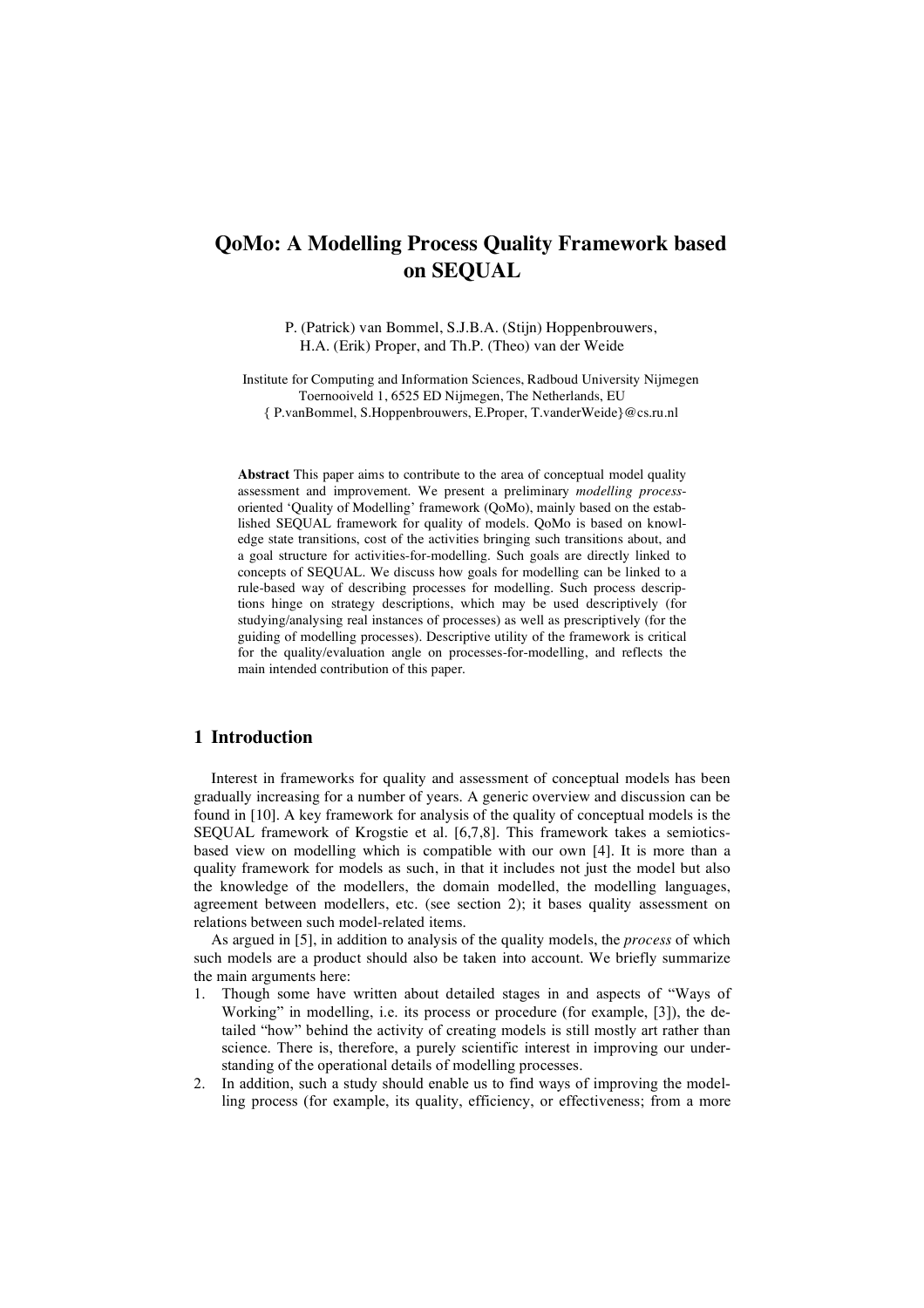methodological angle: reproducibility, stability, and precision; also traceability, and so on).

- 3. Indeed, some aspects of quality, it seems, can be better achieved through a good modelling process than by just imposing requirements on the end product and introducing a feedback cycle (iteration). This holds in particular (though not exclusively) for matters of validation and grounding in a socio-political context.
- 4. A score of more practical arguments follow from the ones above. For example, for improvement of case tool design, a more process-oriented approach seems promising.

As mentioned, models as such are not the only product of a modelling process. The entailing knowledge development, agreements, etc. are arguably as important. Hence, our process-oriented view suggests that we take aboard such additional *model items*, and quality concepts related to them. The latest SEQUAL version explicitly allows for this approach, though it does not make explicit use of a meta-concept such as "model item".

The importance of the modelling process in view of model quality is commonly confirmed in the literature in general, and yet we are unaware of any theoretical frameworks specifically focusing on modelling process quality.

If we want to evaluate a modelling process, we can take (at the least) the following four different points of view:

- 1. Measure the success of the process in fulfilling its goals. This boils down to using the current SEQUAL framework as-is, and directly link such an analysis of the model items to the success of the process. However, one might also analyse *intermediate steps* in the process against intermediate or sub-goals set. By evaluating partial or intermediary products (possibly in view of a prioritization of goals), the process may be *steered* along the way. Also, the steps described will eventually become so small that *essential* modelling goals/activities can perhaps be identified (steps in the detailed thinking process underlying modelling), opening up the black box of the modelling process.
- 2. The cost-benefit ratio: achievements set against the cost. Such cost again can hold for the process as a whole, but also for specific parts.
- 3. We can look at the process and the working environment as an information system. This then is  $a^22^{nd}$  order information system: an IS that serves to develop (bring forth) information systems. The information system underlying the modelling process (probably but not necessarily including IT support) can be evaluated in a way similar to evaluation of information systems in general. In particular, aspects like usability and actability but also traceability and even portability are relevant here.
- 4. Views 1-3 concern operational evaluations of particular process instantiations. At a higher level of abstraction, we can also look at properties and control aspects of a process in terms of, for example, repeatability, optimization, etc. [2].

In this paper, we focus on 1 and 2. View 3 depends very much on implementation and support of some specific process (in particular, tooling), which is outside the grasp of our current study. View 4 is essential in the long run yet stands mostly apart from the discussion in this paper, and will not be elaborated on any further now. Admittedly, many fundamental aspects of process quality (process control) are expected to be covered by 4, rather than 1 and 2. However, 1 and 2 do provide the concepts we direly need for applying 4 in any concrete way. This paper, therefore, is arguably a SE-QUAL-based 'step up' towards analysis at the level of viewpoint 4.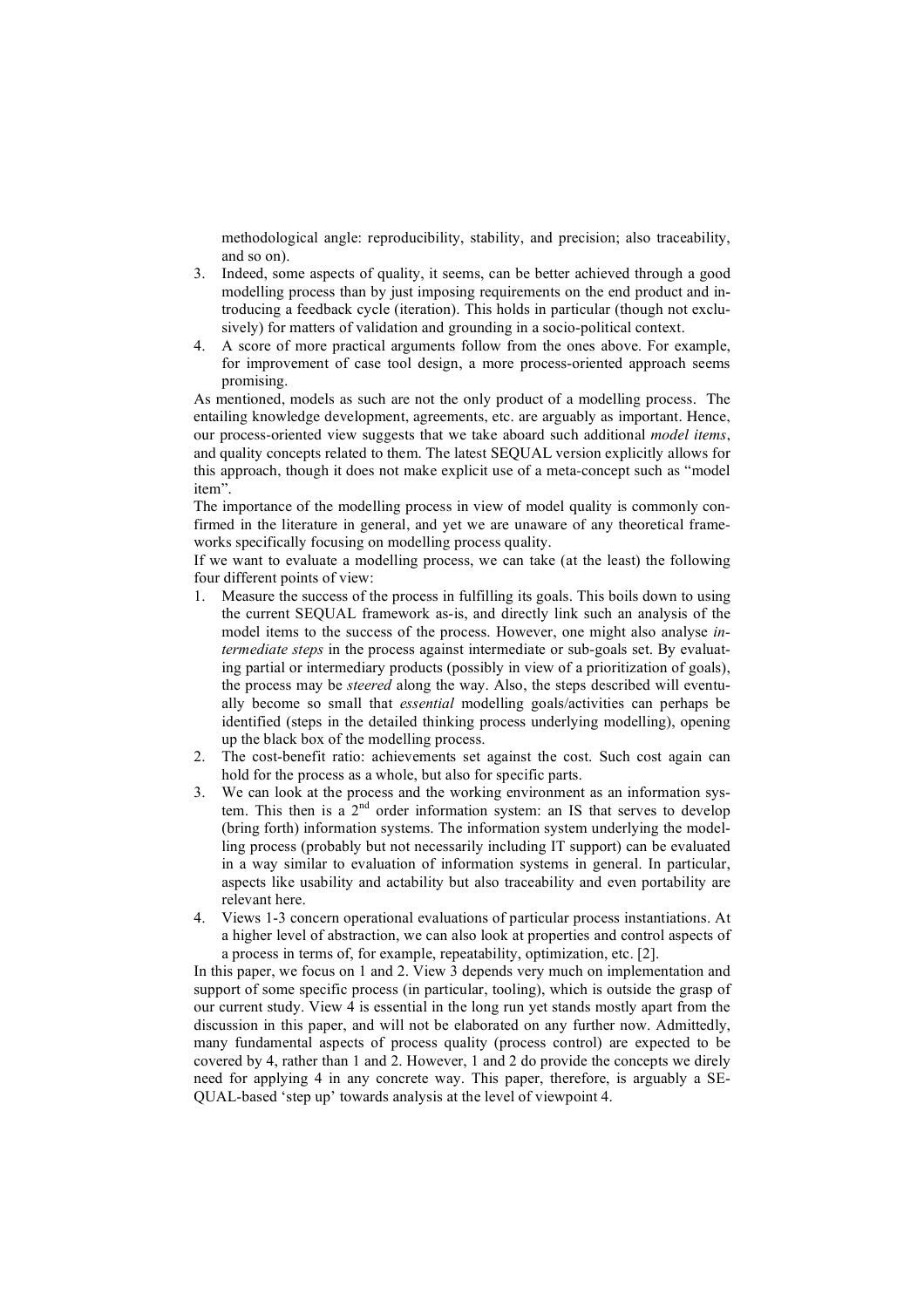Our main contribution is an initial, preliminary version of a framework for Quality of Modelling (QoMo), which not only takes into account the products of modelling but also *processes*. In doing so, we will base ourselves mainly, but not exclusively, on the SEQUAL framework. Analogous to SEQUAL, QoMo is not an operational method for quality assessment, while the framework is expected to evolve as our knowledge of dealing with quality of modelling processes increases. For some aspects of process description, we use concepts similar to ones used in Situational Method Engineering or SME [9].

# **2 The SEQUAL framework: overview and comments**

Since we cannot, nor wish to, present an elaborate overview or discussion of the SE-QUAL framework, we will provide a short summary of its key concepts, as based on its latest substantial update [8]. We have in one case held on to a concept abandoned in that update, whilst we also accept the concepts that replace the abandoned one in the update. This concerns the notion of pragmatic quality: we prefer to maintain a notion of "quality of interpretation" while we also acknowledge the value of more action/change oriented pragmatics. Thus we have included the new, action-oriented notions of pragmatic quality and renamed their interpretation-oriented counterpart "Quality of interpretation" (marked below with [\*]). Finally, we have rephrased some of the definitions or added some explanations/interpretations of our own, yet we believe we did not stray from the intentions of [8].

#### *SEQUAL Model Items*:

- **G**: goals of modelling (normally organizationally defined).
- L: language extension; set of all statements that are syntactically correct in the modelling languages used.
- **D**: the domain; the set of all statements that can be stated about the situation at hand.
- **D<sup>O</sup>** the optimal domain; the situation the organization would or should have wanted –useful for comparison with the actual domain D in order to make quality judgments.
- **M**: the externalized model; the set of all statements in someone's model of part of the perceived reality written in a language.
- **K**<sub>s</sub>: the relevant knowledge of the set of stakeholders involved in modelling (i.e. of the audience at large).
- $K_m$ : a subset of  $K_s$ ; the knowledge of only those stakeholders actively involved in modelling.
- $K<sup>N</sup>$ : knowledge need; the knowledge needed by the organization to perform its tasks. Used for comparison with  $K_s$  in order to pass quality judgments.
- **I**: the social actor interpretation, that is, the set of all statements that the audience thinks that an externalized model consists of.
- **T**: the technical actor interpretation, that is, the statements in the model as 'interpreted' by the different modelling tools.

#### *SEQUAL quality definitions:*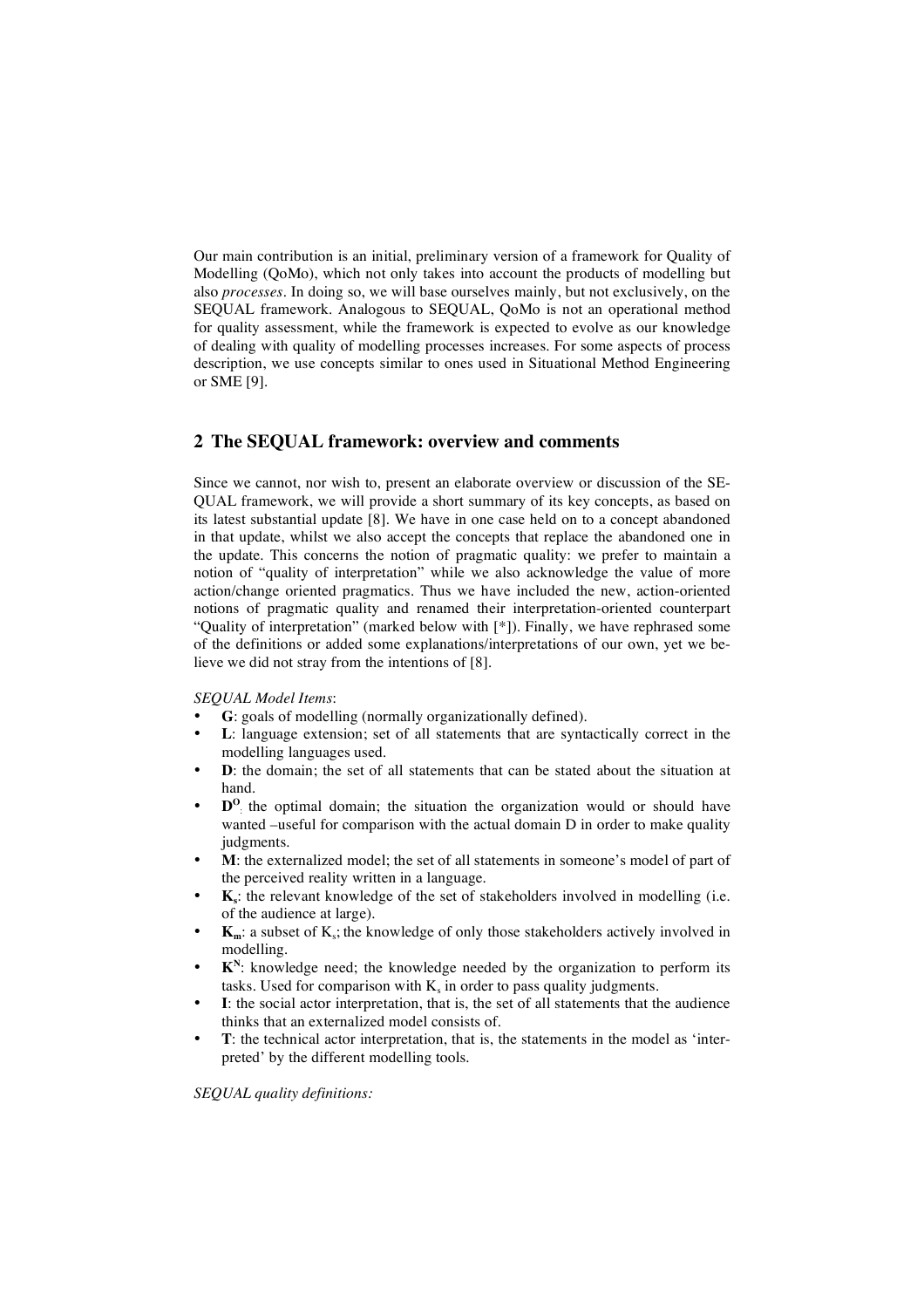- **Physical quality**: how the model is physically represented and available to stakeholders; a matter of *medium*.
- **Empirical quality**: how the model comes across in terms of *cognitive ergonomics*, e.g. layout for graphs and readability indexes for text.
- **Syntactic quality:** conformity to the syntax of the modelling language, involving  $L$ .
- **Semantic quality:** how well M reflects  $K_s$ .
- **Ideal descriptive semantic quality**: Validity: M/D=∅; Completeness: D/M=∅.
- **Ideal prescriptive semantic quality:** Validity: M/D<sup>O</sup>=∅; Completeness:  $D^{O}/M = \emptyset$ .
- **Domain quality**: how well the domain fits some desired situation: D compared with  $D^0$ .
- **Quality of socio-cognitive interpretation**: how an individual or group interprets the model, i.e. how I matches M, in view of how M was intended to be interpreted by one or more of its modellers. [\*]
- **Quality of technical interpretation**: similarly, how a tool or group of tools interprets the model, i.e. how T matches M. [\*]
- **Pragmatic quality -actability**: how the model, or the act of modelling, influences the actability of the organization. Note that this enables description of the effect of the modelling process even in case the model as such is discarded.
- **Pragmatic quality -learning**: how the modelling effort and/or the model as such contribute to organizational learning.
- **Knowledge quality**: how well actual knowledge  $K_s$  matches knowledge need  $K^N$ .
- Social quality: the level of agreement about the model among stakeholders (individuals or groups) about the statements of M.

## **3 Product goals and process goals**

The model items and qualities of the SEQUAL framework can be used as an abstract basis for expressing product quality of a model process, and alternatively to specify *goals* for model quality. Note that during a modelling process, each model item (for example the model (M), stakeholder knowledge  $(K_s)$ , or the state of agreement about M (Covered by "Social quality" in SEQUAL) may change, in principle, at any step in the process. The SEQUAL framework can therefore be used not only for expressing how well a process as a whole has done in terms of achieving its goals, but also which specific steps or series of steps in the process have contributed to specific advances in achieving specific (sub)goals. We can thus directly use SEQUAL concepts for expressing **product goals**: both **product end-goals** and **intermediary product goals***.*

In addition, it should be possible to link product goals and sub-goals, and the level of achievement in view of these goals, to the notion of *benefit*, and weigh this against its *cost*. Note that cost (for example in terms of time or money) is something that can be especially well calculated in view of a work process and the people and resources involved in it. This entails that, as is common in process modelling, account should be taken of the tasks or actions involved as well as the people (typically, *roles*) performing them. Both the cost of the entire process and, again, the cost of steps/parts in the process can then be calculated. This entails that the cost-benefit ratio for an entire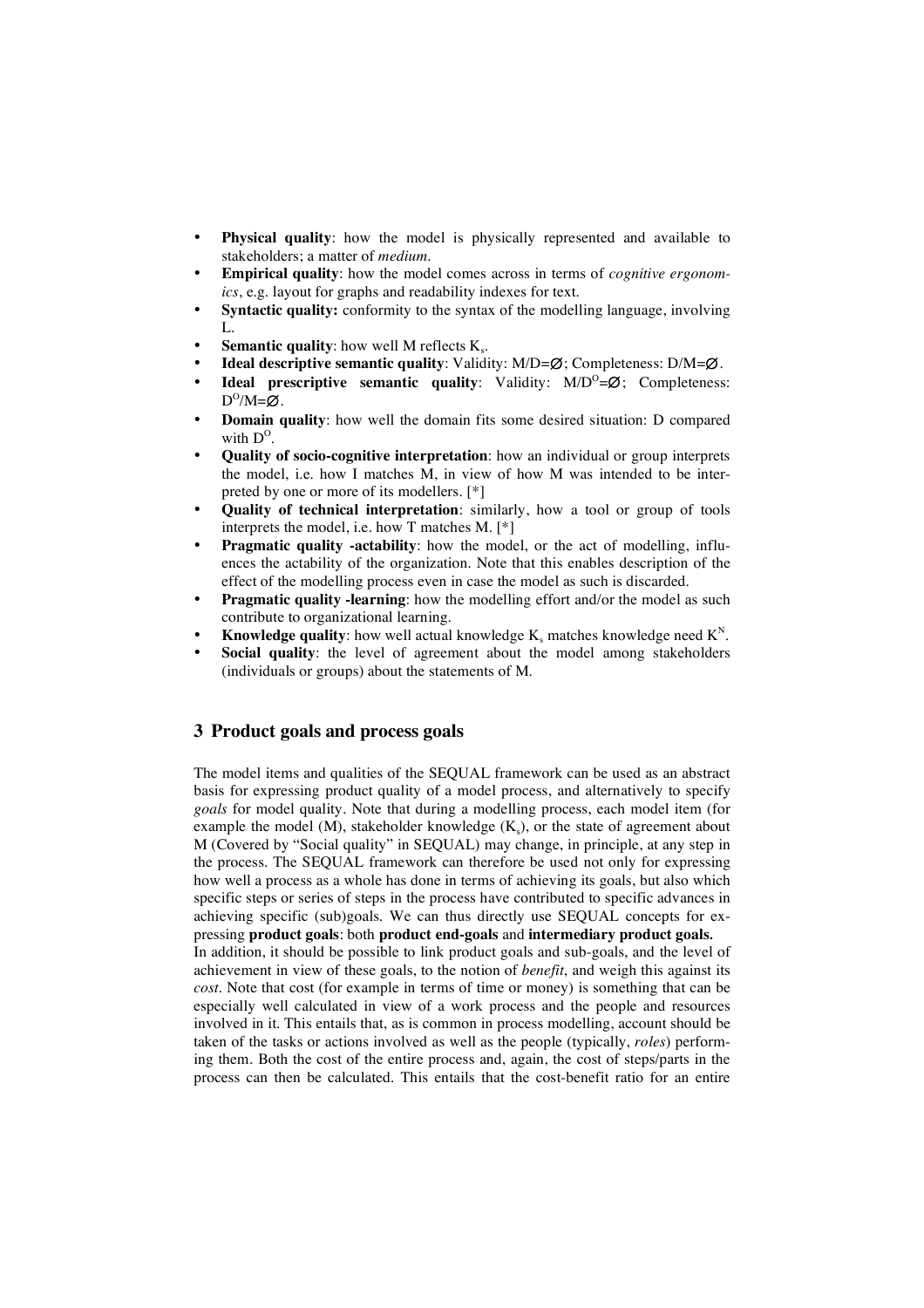process, or parts of it, can be calculated. As argued earlier, this is a very useful way of evaluating a modelling process.

In [1], we presented an initial list of *modelling goals* (slightly amended here) of which the relation to SEQUAL will be made clear. The goals are, or course, generically covered by G in SEQUAL, but they also relate to most of the other SEQUAL concepts.

**Usage goals** (including actability and knowledge goals): These stand apart from our "modelling goals": they represent the *why* of modelling; the modelling goals represent the *what*. In SEQUAL, the usage goals are covered primarily by the Pragmatic qualities (both learning and actability) and, related to the former, Knowledge quality. The overall cost-benefit ratio will mostly relate to Usage goals, but optimizing (aspects of) modelling methods in an operational sense requires us to look at the other goals, the "modelling goals":

**Creation goals** (list of model items/deliverables): This relates to what we might generalize as "required deliverables": M, in a very broad sense (i.e. also including textual documents etc.). If made explicit,  $K_s$  and/or  $K_m$  are to be included here. Creation goals are primarily related to the SEQUAL notions of *completeness* (as part of "Ideal descriptive/prescriptive semantic quality") and *validity* as defined under "Ideal descriptive/prescriptive semantic quality". Note that "Completeness" in an operational sense would in fact be defined as K<sub>s</sub>/M =  $\varnothing$  ([8] has it as M/D =  $\varnothing$ ). Validity would then be  $M/K_s = \emptyset$ . There is a complication, however, because some definitions of validity also strongly involve Social Quality (see Validation goals below), linking validation with levels of agreement with (parts of) the model by specific actors. We observe that SEQUAL allows us to differentiate between these two notions of validity, and yet combine them.

**Validation goals:** These are related to Social Quality: the level and nature of agreement between stakeholders concerning the model. As discussed, our analysis allows us to differentiate between two common notions of "validity": one now falling under Creation Goals, one (the one related to Social Quality) under Validity Goals.

**Argumentation goals:** In some cases, arguments concerning particular model items may be required. Though a weak link with Social Quality can be suggested here, it seems that this type of modelling goals is not as of yet explicitly covered by SE-QUAL. Argumentation goals arguably are an extension of Validation goals.

**Grammar goals:** Language (L) related: concerns syntactic quality.

**Interpretation goals:** Related to quality of socio-cognitive interpretation, and possibly also to technical interpretation. The latter may be covered by Grammar goals if the language and its use are fully formal and therefore present no interpretation challenges whatsoever. Note that Interpretation Goals may be seen as a refinement of Validation Goals.

**Abstraction goals:** This is as of yet a somewhat obscure category. It boils down to the question: does the model (or parts of it) strike the right level of abstraction? This seems to be a crucial matter, but also one that is terribly hard to operationalize. There seems to be a link with Semantic quality (and it is a different link than the one covered by Creation goals), but its precise nature is yet unclear to us.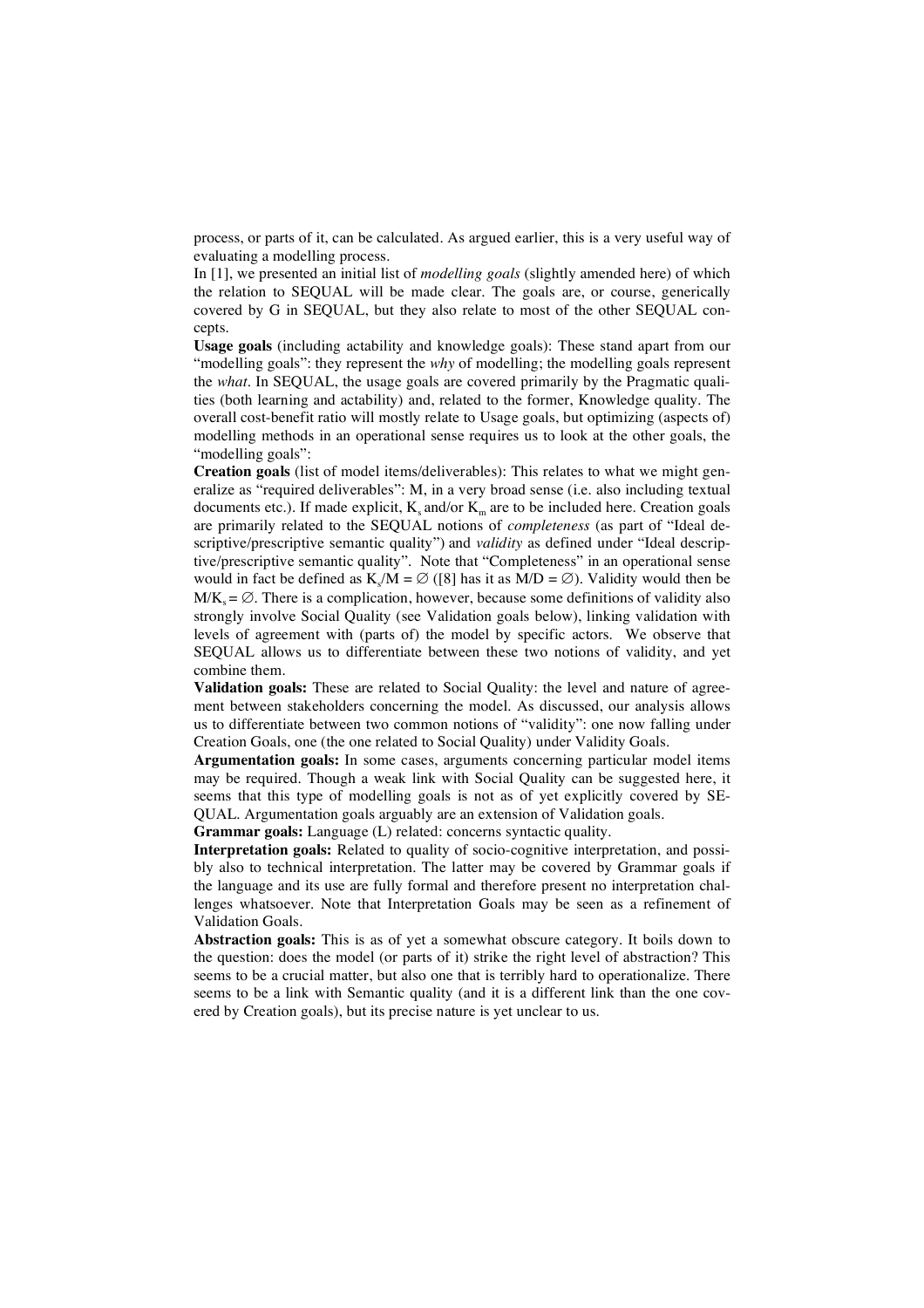### **4 Achieving goals by means of strategies**

Given usage goals, modelling goals, and a modelling environment, strategies can be formulated to best execute the modelling process. In other words:

Usage goal + Modelling goal + Modelling environment ⇒ Modelling strategy

Moving to concepts which are more specifically related to actual modelling processes, we will now briefly present an approach to describing the detailed steps in modelling processes. This approach can be used either descriptively or prescriptively.

It is customary in run-of-the-mill method description to view procedures or processes in terms of fairly simple flows or "steps". In view of the many entwined goals and sub-goals at play in modelling, and the different sorts of equally entwined actions taken to achieve these, it seems more helpful to let go of (work)flow in the traditional sense as a metaphor for modelling procedure. Instead, we advocate a rule-based approach in which an analysis of the states of all relevant model items, in combination with a set of rules describing strategies, leads to "run-time" decisions on what to do next. Importantly, the framework is able of capturing *ad hoc* activities of modelling as well as tightly pre-structured ones. In order to achieve this, we define constraints on states and activities, i.e. not necessarily fully specified goals and strategies.

**Strategies:** the basic elements in a process description we call strategies<sup>1</sup>. They are descriptions of some *way in which some state transition is realised*. Typically, such a transition concerns a move from some state of a model (expressed in terms of one or more SEQUAL concrete model items, e.g. M or  $K<sub>s</sub>$ ) to a more advanced state of the constellation of model items. Crucially, **goals** (as discussed above) are specified as abstractions of target states. We categorize strategies according to the goals they are to fulfil. For example, they can be *creation strategies*. A creation goal might be: "create all classes required to appropriately capture the objects in domain D". Strategies are also categorised in three basic types, based on the way in which the transition is (to be) realised via further activities: **ad hoc**, **layered**, or **procedural** 2.

**Ad hoc strategies**: An ad hoc strategy is in fact a void representation: how to reach the goal is up to the person carrying it out. This may seem like a rather useless category, but in fact it is crucial in allowing for ad-hoc implementation of certain steps in modelling (which is realistic both descriptively and prescriptively).

**Layered strategies**: a transition is "zoomed in on" and the underlying activities are again described as one or more state transitions/strategies.

**Procedural strategies**: these are the stepwise cookbook-like activity descriptions commonly associated with basic methodical procedures. They are meant to cover the more deterministic sort of activity sequence (usually low-level, detailed instructions).

**Temporal ordering of strategies:** The types of transitions in the process model can be subject to some ordering over time, for example "A should take place before B" or "D should take place immediately following C".

 $1$  In [9] and other work in SME, strategies are commonly named "guidelines". We avoid the generic use of this term here because we are primarily interested in *describing* processes as they are carried out before we might set out to *guide* them, as is the chief goal in SME.

<sup>2</sup> In [9], a somewhat similar distinction is made between *simple*, *tactical*, and *strategic* guidelines. Our categorization differs in that 1. we make explicit the "ad hoc" option, 2. we distinguish between rule-based process definition (*layered* strategies; arguably covering *both* "tactical guidelines" and "strategic guidelines") and simple, textually described procedures (very similar to "simple guidelines").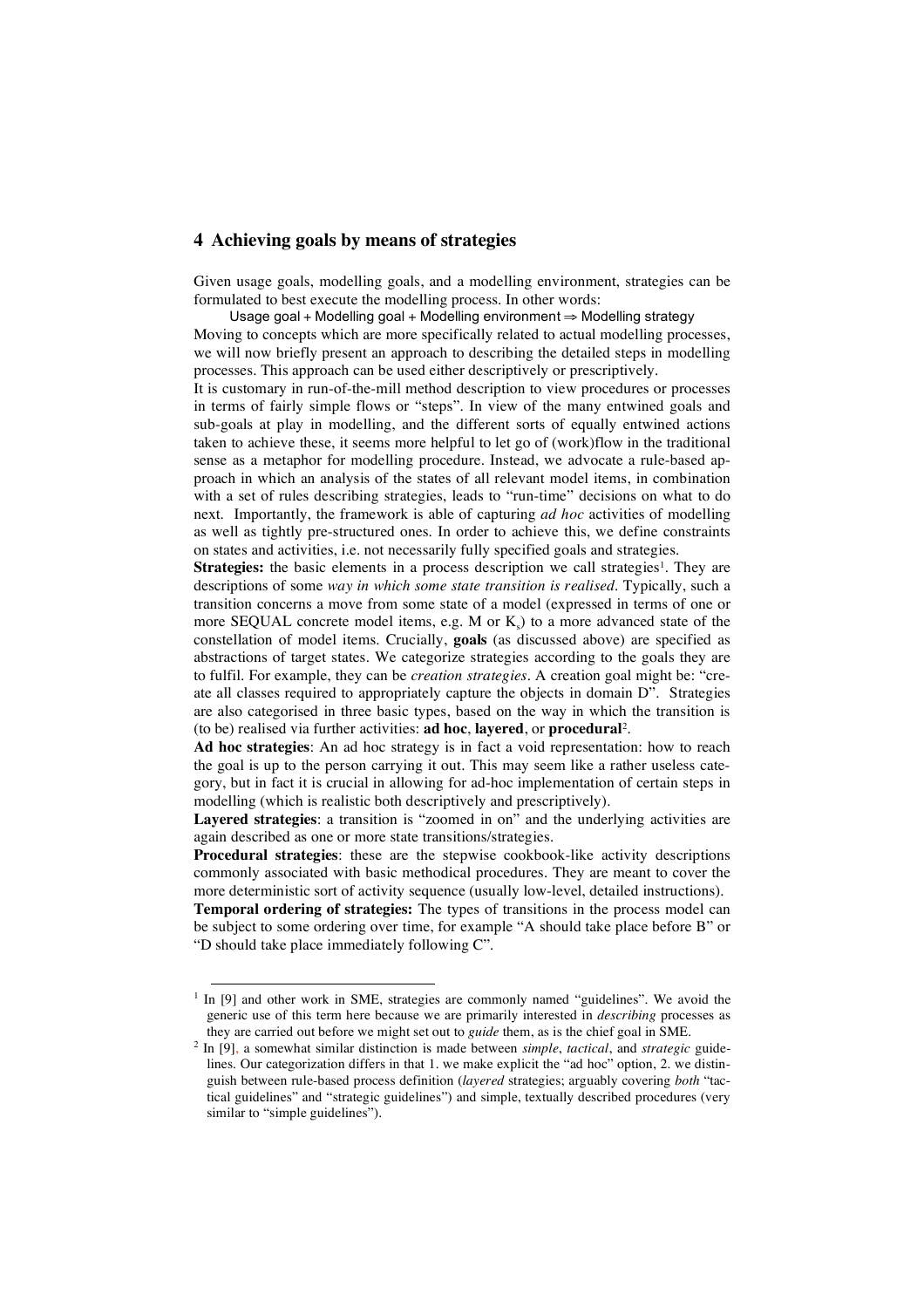The strategy to fulfil the creation goal "create all classes required to appropriately capture the objects in domain D" thus can be either ad hoc (empty strategy: "just do it"), or heavily structured (detailed, deterministic steps for identifying and formulating classes), or something in between (described as a combination of ad hoc, layered, and procedural strategies). For more on this, see section 5.

Further refinement of the notion "required" in the example creation goal (above) would be linked to refinement of the SEQUAL notion "semantic quality", as discussed ( $K_s/M = \emptyset$ ). The *start state* then represents the state before the strategy is carried out, i.e. one in which completeness of M has not been achieved.

Using the concepts above, it is possible to set up a rule-based process description that is likely to be non-deterministic: the process will unfold depending on events, decisions, and other factors as they emerge on-the-fly. Processes (even in the prescriptive sense) are thus kept *agile*. For example, goals can be changed half-way the process, or alternative strategies may be chosen, perhaps after others were tried and failed. In addition, activities related to a number of interrelated but still different goals and subgoals can be combined and interwoven into a structure of constraints on the modelling process that may or may not leave considerable freedom of action, depending on the way the constraints are set. Importantly, this allows for combinations of actions working towards various different goals, for example creation goals/actions mixed with validation goals/actions and interpretation goals/actions (to our knowledge, situational method engineering approaches do not enable this at such a basic level, and yet it is a quite realistic course of events in modelling).

We realize that the description of our process description framework as presented is very sketchy at best. Some more detail of our rule-based, goal-driven approach is provided in [1]; a full (formal) treatment of the framework is forthcoming (also see section 6).

# **5 An example: some strategies for achieving key goals**

We will now sketch some generically occurring, simplified example strategies, in order to provide a more concrete illustration of our framework. Please note that the strategies described are merely examples, and in no way do we make claims as to their applied value. We consider two key aspects in modelling quality of modelling: completeness and validity; we already made a start with this in the previous section. A first, basic version of a set of strategies to achieve a certain degree of quality in modelling could be the following, including very basic usage, creation, grammar, and validation goals/strategies.

**Usage Goal:** "the model can be used as a direct input for database implementation, to be performed by a human agent" (i.e. no automated generation).

**Creation Goal:** "all relevant entities in the domain (drawn from the knowledge of stakeholders) are stated" ( $K_s/M=\varnothing$ ).

**Grammar Goal:** "entities are expressed at type level, as *classes* (taking UML as an example language"; this could in fact amount to a full description of the UML syntax).

**Validation Goal**: which classes are relevant is a matter of agreement between certain stakeholders. As a rather simple example, it may be stated that "*all* stakeholders actively involved in modelling must agree on every class being a proper and useful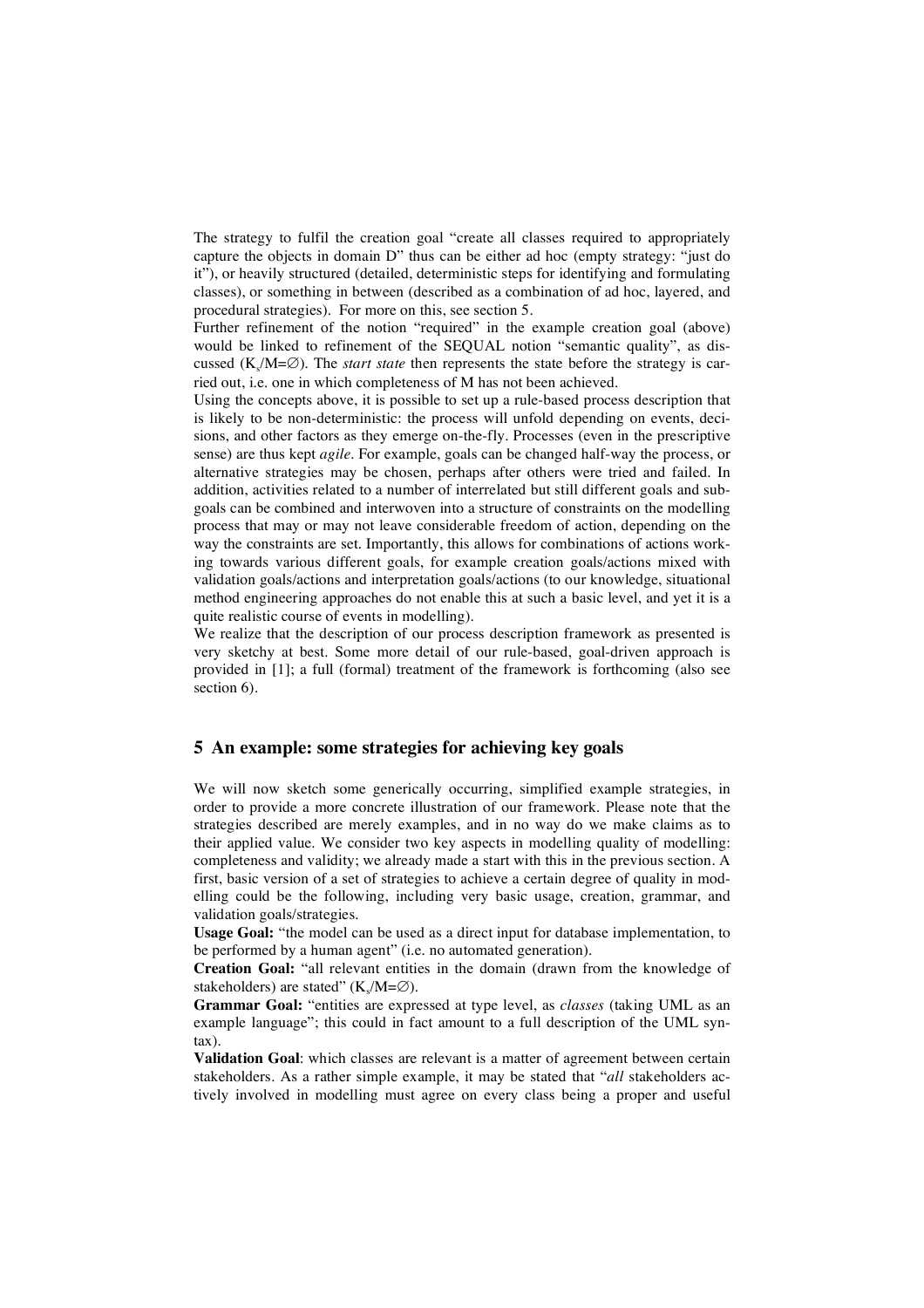conceptual reflection of the domain, and on the class's relevance." Note that the notion of relevance is directly related to the Usage Goal: in the example, the model is to be used for database implementation.

**Usage strategy**: create a database using the UML class diagram of the domain as input.

**Strategy type:** ad hoc. This simply means that no further strategies are provided here about usage of the model in the example method.

**Start State**: there is a complete and valid UML class diagram of the domain. **End state**: there is a database based on the UML diagram.

#### **Creation Strategy:** create a UML class diagram.

**Strategy type:** layered.

**Start State**: there are some stakeholders that have sufficient knowledge of the domain and are duly capable of turning their knowledge into a UML class diagram.

**End State:** there is a complete and valid UML class diagram of the domain ( $K_s/M=\varnothing$ and  $M/K_s = \emptyset$ )

**Sub-strategies:**

**Creation Strategy-2**

**Strategy type**: procedural **Start state**: there is a UML class diagram **End state**: there is a UML class diagram that more complete in view of the start state (one class added) **Procedure** 1. Have someone suggest a class that is still missing 2. Name the class 3. Add it to the model

# **Validation Strategy-2**

(see below)

#### **Validation Strategy**

**Strategy type**: layered.

**Start State**: there are classes in the UML diagram, but they may not all be agreed upon by all stakeholders

**End state**: all classes in the UML diagram have been agreed upon by all stakeholders. **Sub-strategies:**

# **Validation Strategy-2**

**Strategy type**: ad hoc

**Start state**: a certain newly introduced class (created under CreationStrategy-2) has not been agreed upon by all stakeholders

**End state:** a certain newly introduced class (created under CreationStrategy-2) has been agreed upon by all stakeholders

#### **Temporal constraint**

If a new class has been added (CreationStrategy-2), **immediately** validate that particular class (ValidationStrategy-2).

Please note that the toy example above does not aim to add anything in terms of modelling practice or methodology (though it is arguably a reasonable description of what roughly happens in a straightforward UML class modelling exercise). The example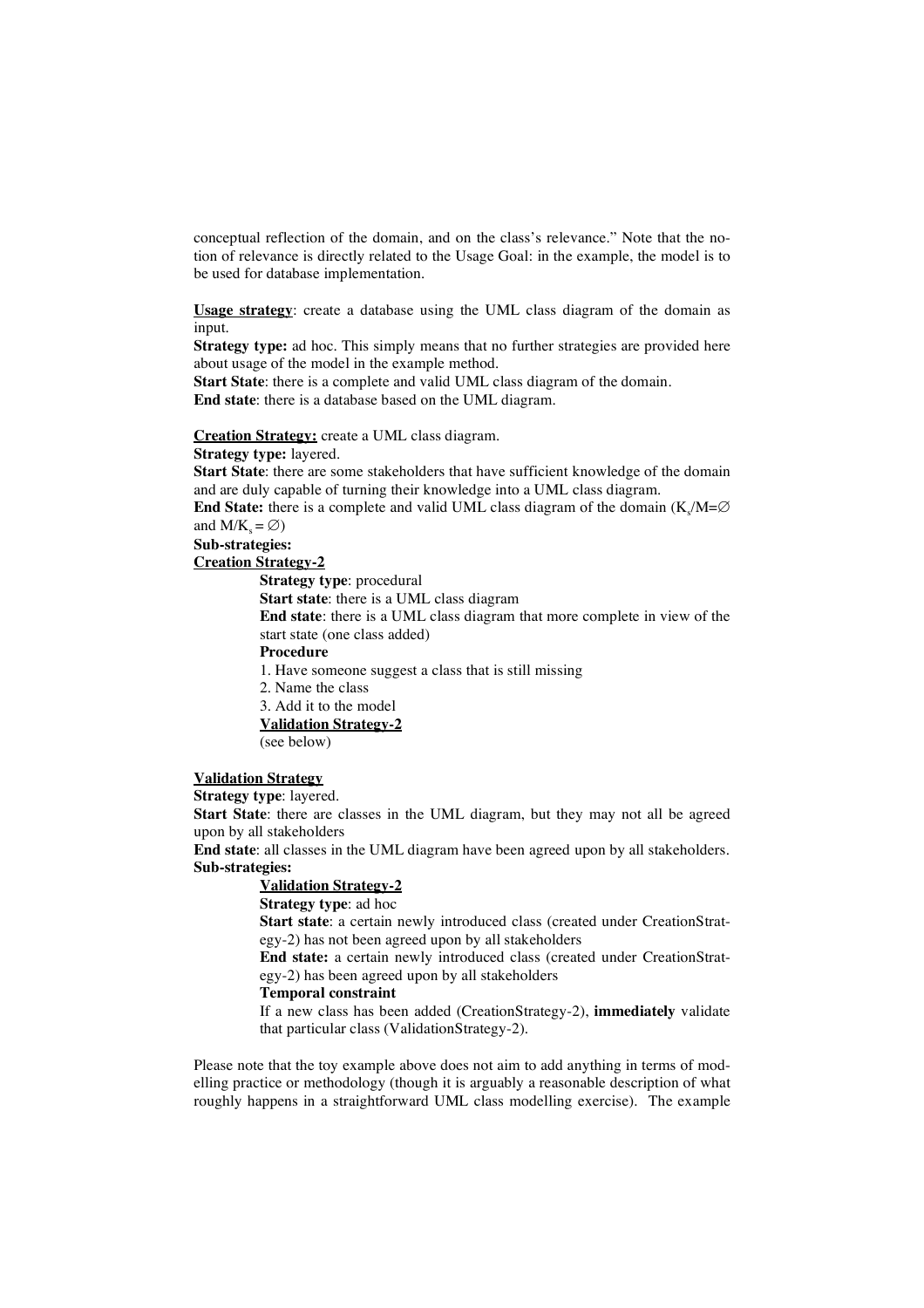could of course be refined and extended. Currently, we wish only to provide an example of how the SEQUAL-based goals can be linked to a network of rules describing concrete modelling activities.

A crucial property of the framework is that a rule-based dependency structure between goals and strategies is created, in which all sorts of nuances concerning dependency and ordering *can* be expressed, but may also be left out if so desired.

# **6 Conclusions and further research**

This paper set out to present a plausible link between the SEQUAL approach to model *product* quality and our emerging QoMo approach to *process* quality in modelling. We did not aim to, nor did, present a full-fledged framework for describing and analysing modelling processes, but some fundamental concepts underlying the design of a framework for capturing and analysing  $2<sup>nd</sup>$  order information systems were in fact put forward.

We started out describing the outline of the QoMo framework, based on knowledge state transitions, and a goal structure for activities-for-modelling. Such goals were then directly linked to the SEQUAL framework's main concepts for expressing aspects of model items and its various notions of quality, based on model items. This resulted in an abstract but reasonably comprehensive set of main modelling process goal types, rooted in a semiotic view of modelling. We then presented a simple illustration of how such goals can be linked to a rule-based way of describing processes for modelling. These process descriptions hinge on strategy descriptions. Such strategies may be used descriptively, for studying/analysing real instances of processes, as well as prescriptively, for the guiding of modelling processes. Descriptive utility of the preliminary framework is crucial for the quality/evaluation angle on processesfor-modelling, and reflects the main intended contribution of this paper. As discussed, the detailed description of a modelling process, possibly down to every small modelling action, e.g. the adding of a single class, is highly relevant for nuanced quality and cost-benefit analysis of (parts of or patterns in) modelling processes. Study and control of a process requires concrete concepts describing what happens in it, after which more abstract process analysis (efficiency, cost/benefit, levels of risk and control) may then follow. Means for such an analysis were not discussed in this paper: this most certainly amounts to future work.

Our immediate next step will be to more precisely formulate the basic conceptual framework for process/strategy description. It will be rule-based, dynamic, and goaldriven (implying quality-orientation). Since our chief, longer-term goal is to first describe, then, *study*, and finally to *improve* 2<sup>nd</sup> order information systems, our approach will be to use traditional (formal) techniques from the field of information systems and artificial intelligence: conceptual modelling (rooted in first order logic), process/workflow modelling (with Petri nets for underlying semantics), matching techniques, etc. We thus aim to provide a solid and well-conceived basis for systems that should support the capturing, analysis, simulation, and ultimately the support of real modelling efforts. In addition, we have already started putting our preliminary framework to use in describing various (partial) processes (both conceptual modelling